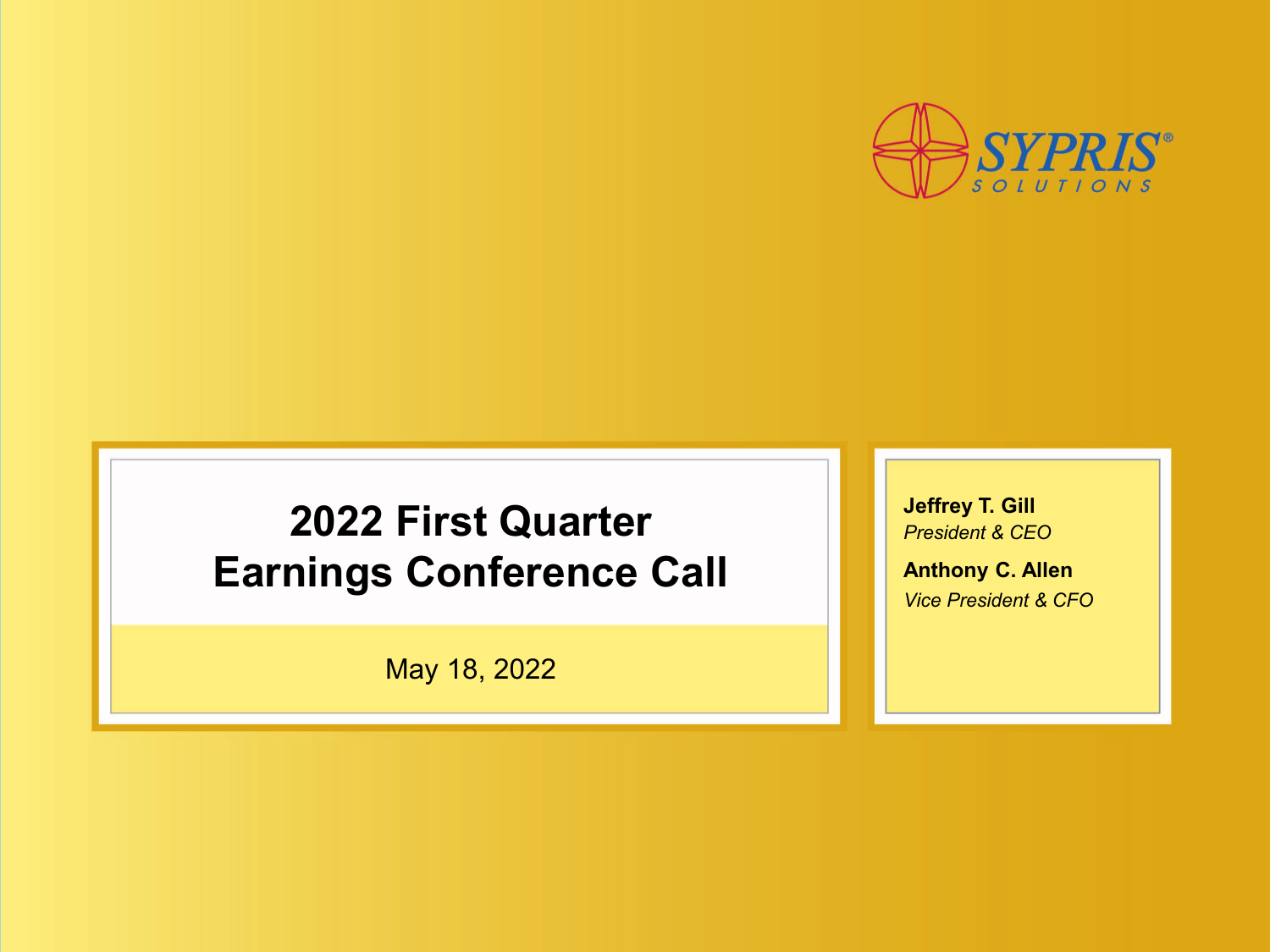#### **Safe Harbor Disclosure**



#### *Non-GAAP Financial Measures*

Any non-GAAP measures, and their related reconciliation to GAAP measures, are provided and available on the company's website: www.sypris.com

Each forward-looking statement herein is subject to risks and uncertainties, as detailed in our most recent Form 10-K and Form 10-Q and other SEC filings. Briefly, we currently believe that such risks also include the following: our failure to achieve and maintain profitability on a timely basis by steadily increasing our revenues from profitable contracts with a diversified group of customers, which would cause us to continue to use existing cash resources or require us to sell assets to fund operating losses; our failure to successfully complete final contract negotiations with regard to our announced contract "orders", "wins" or "awards"; our failure to successfully win new business or develop new or improved products or new markets for our products; breakdowns, relocations or major repairs of machinery and equipment, especially in our Toluca Plant; volatility of our customers' forecasts especially in the commercial truck markets and our contractual obligations to meet current scheduling demands and production levels (especially in our Toluca Plant), which may negatively impact our operational capacity and our effectiveness to integrate new customers or suppliers, and in turn cause increases in our inventory and working capital levels; cost, quality and availability or lead times of raw materials such as steel, component parts (especially electronic components), natural gas or utilities including increased cost relating to inflation; the fees, costs and supply of, or access to, debt, equity capital, or other sources of liquidity; the impact of the current coronavirus disease ("COVID-19") and economic conditions on our future operations; possible public policy response to the pandemic, including U. S or foreign government legislation or restrictions that may impact our operations or supply chain; the cost, quality, timeliness, efficiency and yield of our operations and capital investments, including the impact of inflation, tariffs, product recalls or related liabilities, employee training, working capital, production schedules, cycle times, scrap rates, injuries, wages, overtime costs, freight or expediting costs; dependence on, retention or recruitment of key employees and highly skilled personnel and distribution of our human capital; the termination or non-renewal of existing contracts by customers; inaccurate data about markets, customers or business conditions; disputes or litigation involving governmental, supplier, customer, employee, creditor, stockholder, product liability, warranty or environmental claims; our reliance on a few key customers, third party vendors and sub-suppliers; inventory valuation risks including excessive or obsolescent valuations or price erosions of raw materials or component parts on hand or other potential impairments, non-recoverability or write-offs of assets or deferred costs; failure to adequately insure or to identify product liability, environmental or other insurable risks; unanticipated or uninsured product liability claims, disasters, public health crises, losses or business risks; the costs of compliance with our auditing, regulatory or contractual obligations; labor relations; strikes; union negotiations; costs associated with environmental claims relating to properties previously owned; pension valuation, health care or other benefit costs; our inability to patent or otherwise protect our inventions or other intellectual property from potential competitors; adverse impacts of new technologies or other competitive pressures which increase our costs or erode our margins; our reliance on revenues from customers in the oil and gas and automotive markets, with increasing consumer pressure for reductions in environmental impacts attributed to greenhouse gas emissions and increased vehicle fuel economy; U.S. government spending on products and services that Sypris Electronics provides, including the timing of budgetary decisions; changes in licenses, security clearances, or other legal rights to operate, manage our work force or import and export as needed; risks of foreign operations; currency exchange rates; war, geopolitical conflict, terrorism, or political uncertainty, including disruptions resulting from the conflict between Russia and Ukraine arising out of international sanctions, foreign currency fluctuations and other economic impacts; cyber security threats and disruptions, including ransomware attacks on our systems and the systems of third-party vendors and other parties with which we conduct business, all of which may become more pronounced in the event of geopolitical conflicts and other uncertainties, such as the conflict in Ukraine; our ability to maintain compliance with the Nasdag listing standards minimum closing bid price; risks related to owning our common stock, including increased volatility; or unknown risks and uncertainties. We undertake no obligation to update our forward-looking statements, except as may be required by law.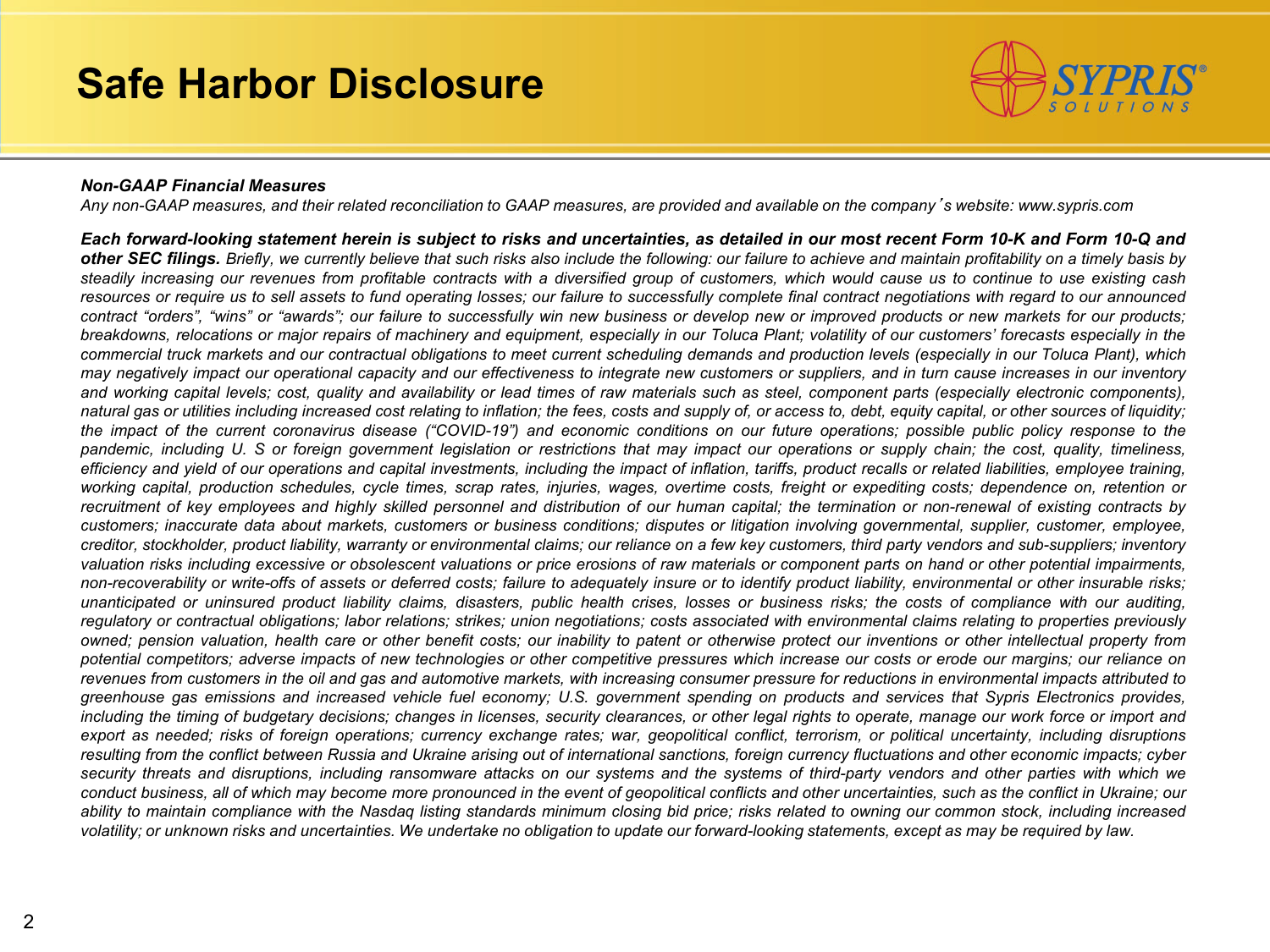### **Table of Contents**



- Overview
- Outlook
- Financial Review
- Key Takeaways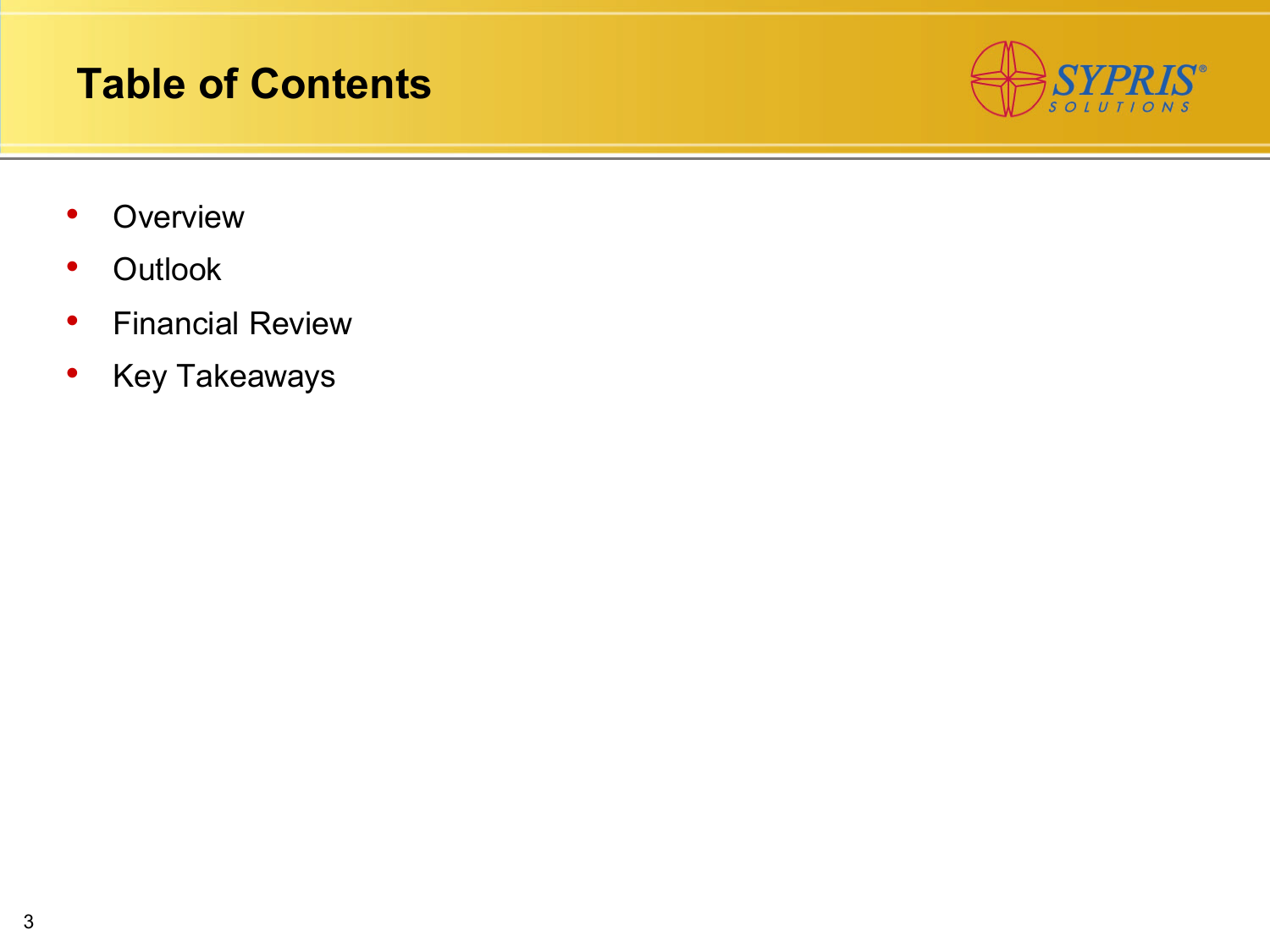#### **Overview**

#### **1Q22 Highlights**

- Revenue rose 30.9%
	- 32.7% increase for Sypris Electronics
	- 30.1% increase for Sypris Technologies
- Gross profit grew 148.3%
	- 113.5% increase for Sypris Electronics
	- 167.5% increase for Sypris Technologies
- Gross margin expanded 810 basis points to 17.2%
	- 580 bps increase to 15.3% at Sypris Electronics
	- 940 bps increase to 18.3% at Sypris Technologies
- EPS increased to \$0.01, up \$0.09 from 1Q21
- Customer orders were robust
	- Backlog up 12.1% at Sypris Electronics
	- Backlog for energy products up 30.4% year-to-date
	- Demand for commercial vehicles remained high, limited only by OEM supply constraints





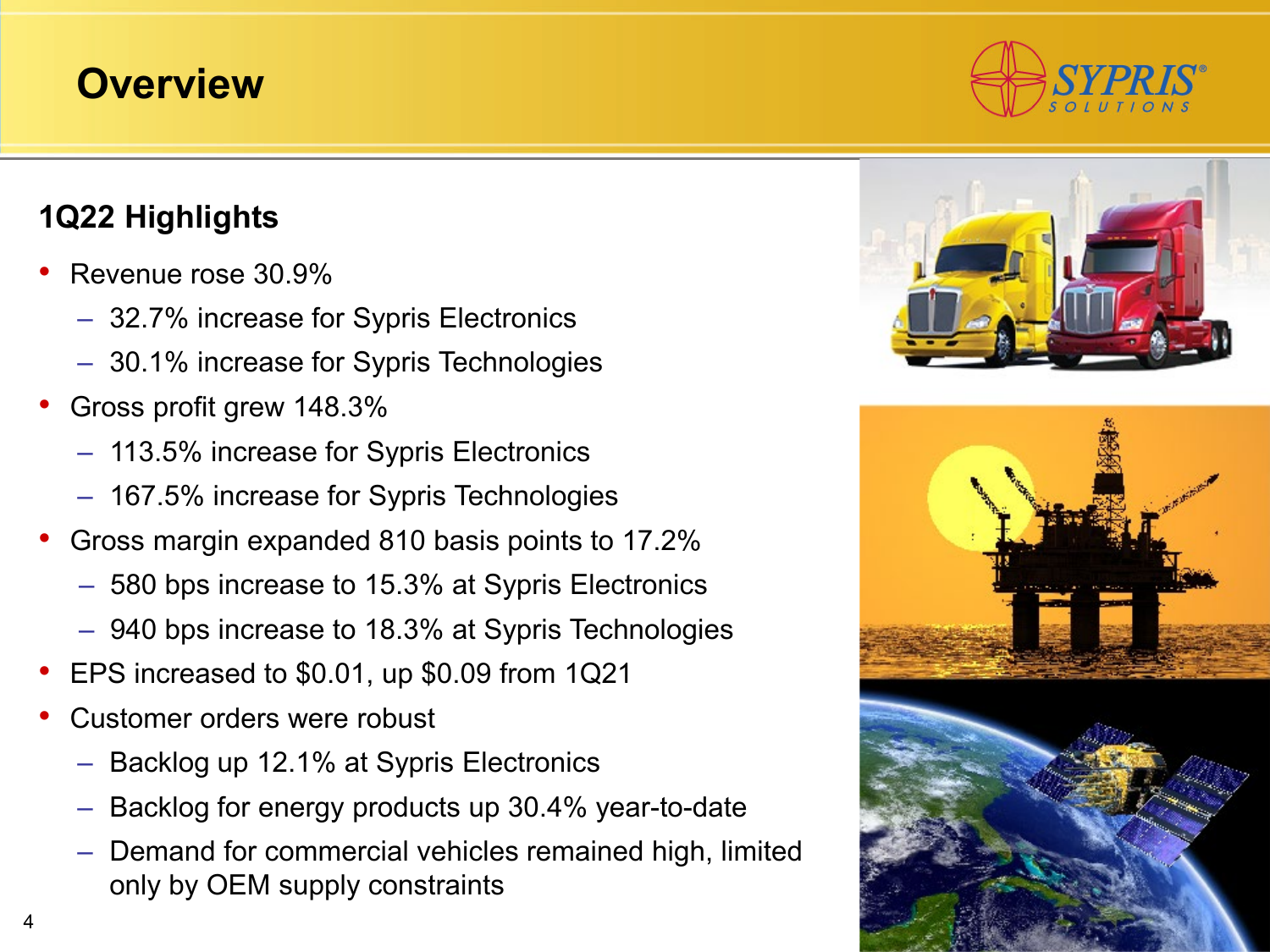#### **Overview**

#### **1Q22 Highlights**

- New Contract Awards
	- Sypris Electronics
		- Multi-year follow-on contract to produce and test power supply modules for large U.S. Navy program
		- Multi-year follow-on contract for power supply modules for mission-critical, long-range, precision-guided antiship missile system
	- Sypris Technologies
		- Long-term, sole-source contract extension to provide drivetrain components for commercial vehicles; new program for all-terrain vehicles to begin in 2023
		- Multi-year contract extension to provide drivetrain components for use in commercial vehicles with a leading global commercial vehicle OEM
- Outlook
	- Confirmed 25%-30% revenue growth; 200-250 basis point
- <sup>5</sup> margin expansion; strong cash flow from ops for 2022



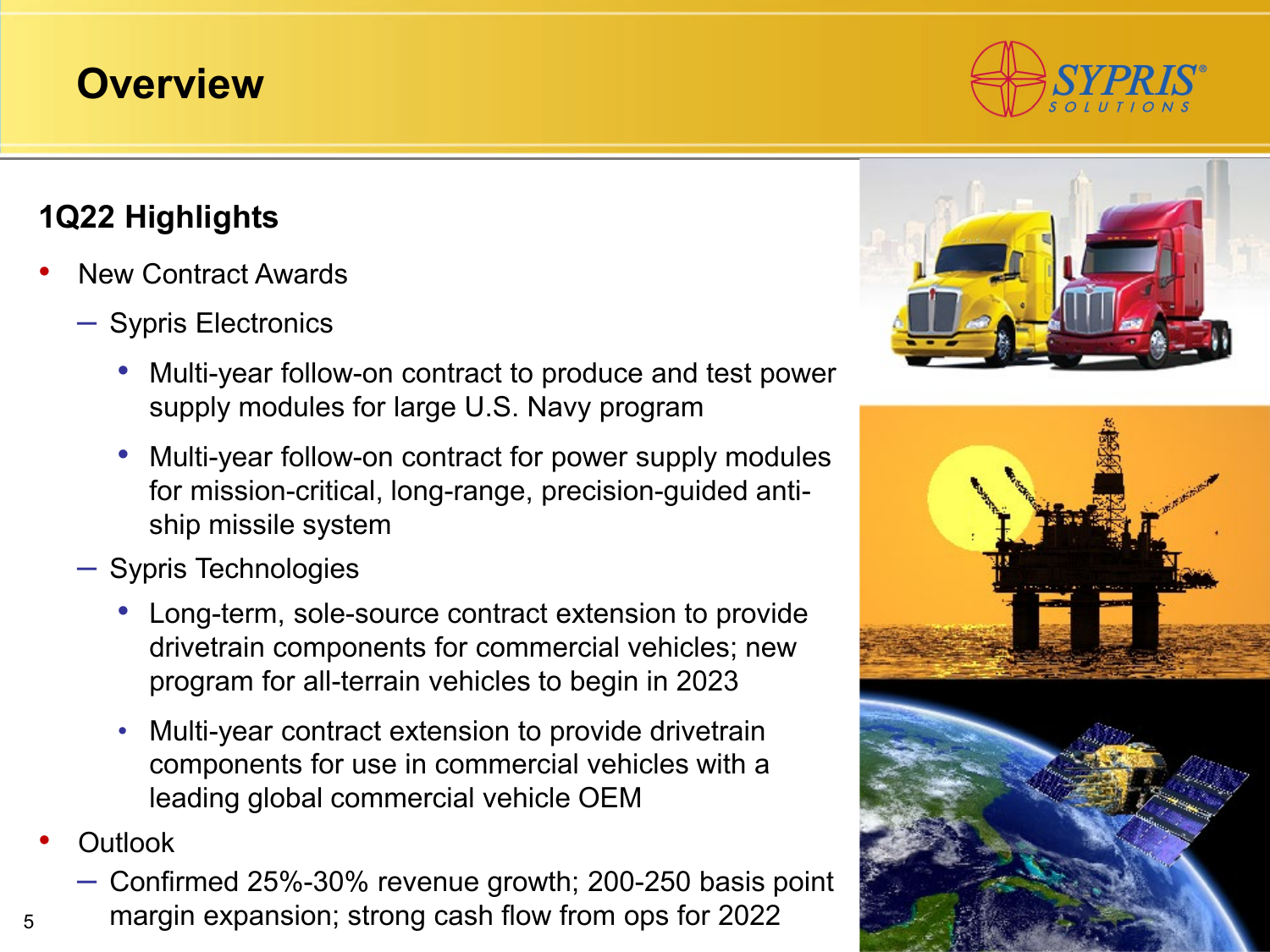

#### **Commercial Vehicle** 322k • Class 8 demand expected to increase 11.9% in 296k 2022 and 8.7% in 2023 − US economic expansion 264k − Housing strength − Manufacturing prosperity 214k − Transition to e-commerce − Carrier profitability Goods for services swap Shortage of semiconductors and other key components likely to cause OEM production disruptions through first half of 2022; leads to pent-up demand pushing Class 8 market peak to 2023 • Class 8 backlog is up 6% YOY to 251K units When combined with our new program awards, 2020 2021 2022 2023 2022 is poised to be a very positive year

**NA Class 8 Production** 

*Source: ACT Research Co LLC 5/10/22*

6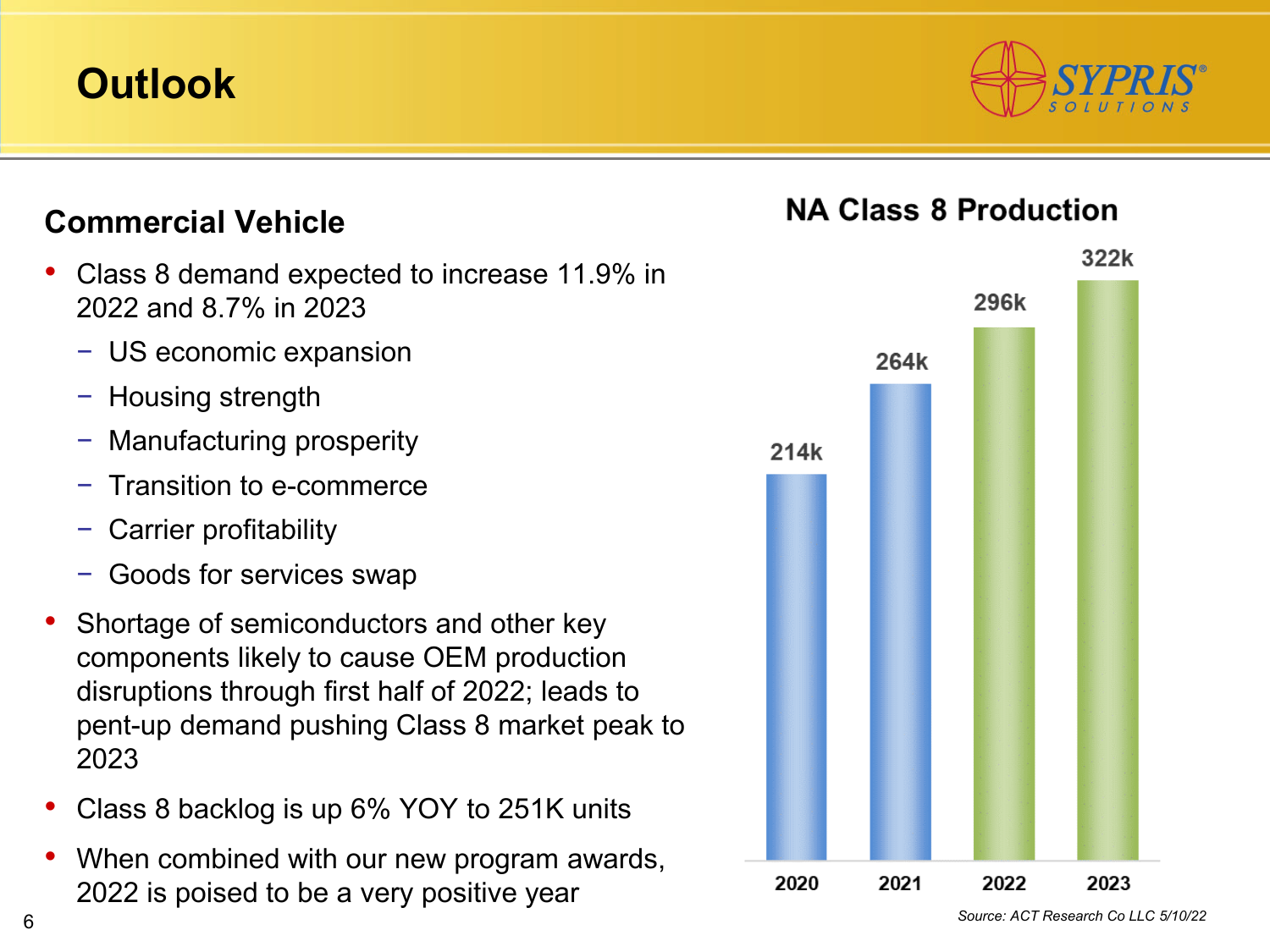#### **Energy**

- Demand for LNG is forecast to outpace all other sources of fossil fuel for the foreseeable future
- U.S. natural gas prices are up significantly, with Henry Hub spot prices of \$6.60 per million BTU, up from \$2.66 last year
- Oil prices have increased significantly over the past year, with the price of WTI up 59% from April 2021; Brent crude up 51%
- Outlook for oil prices to remain close to \$100 per barrel for the remainder of 2022
- Economic growth of 2% in 2022 expected to drive consumption
- Although the energy market outlook is somewhat uncertain, our backlog is up 30% from Q4 2021 as of the end of March 2022



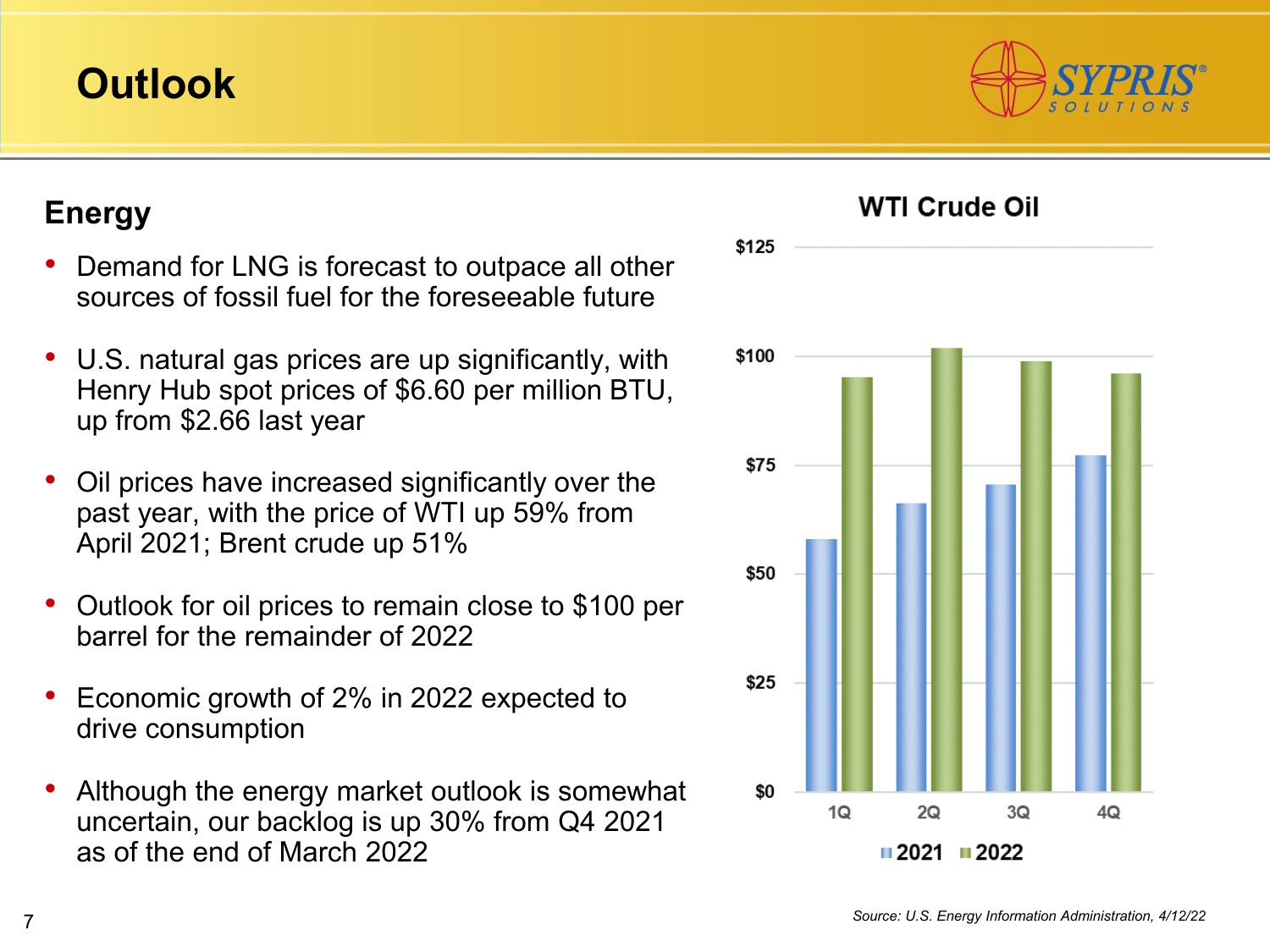#### **Defense Electronics**

- The long-term outlook for defense spending remains positive
- Technology upgrades to existing strategic platforms will take precedence
	- − Naval electronic warfare; surveillance
	- − Avionics upgrades; electronic warfare
	- − Missile guidance
	- − Secure communications
- Deep-sea communications demand remains robust
- Backlog up 12.1% YOY and now extends well into 2023
- Very positive momentum for 2022; geopolitical situation may result in additional tailwind

#### **US Dept of Defense Outlays**



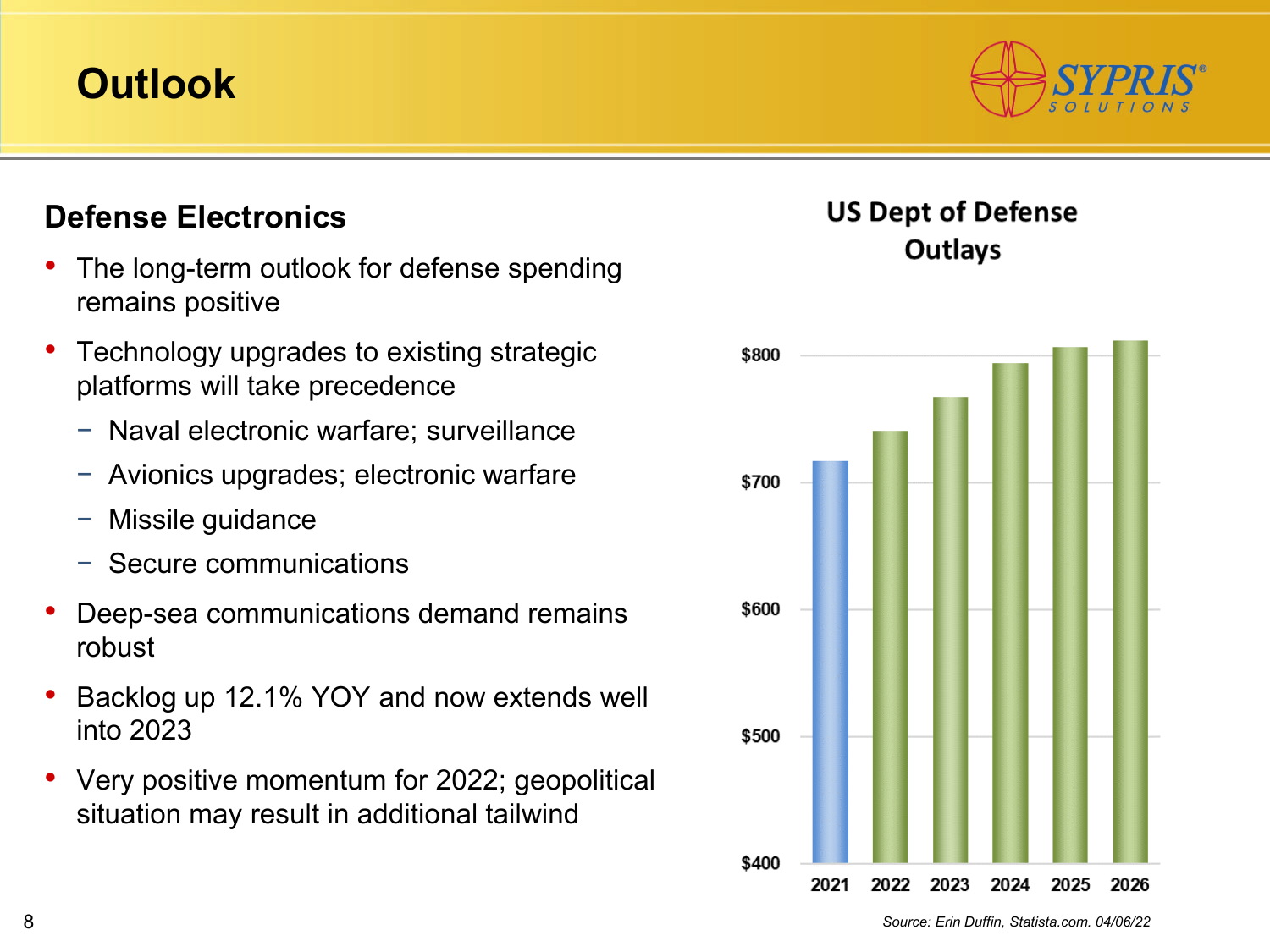

#### **Revenue Mix**

- Revenue is expected to increase 25% to 30% in 2022
- New programs and the strength of the commercial vehicle market drives an increase in volume in 2022, but mix will decline due to strength of other markets
- Backlog for defense electronics leads to expanded mix in 2022
- Energy growth expected in 2022, but mix will decline due to increase in defense electronics revenue
- Continue to explore new markets to provide further growth opportunities for both segments

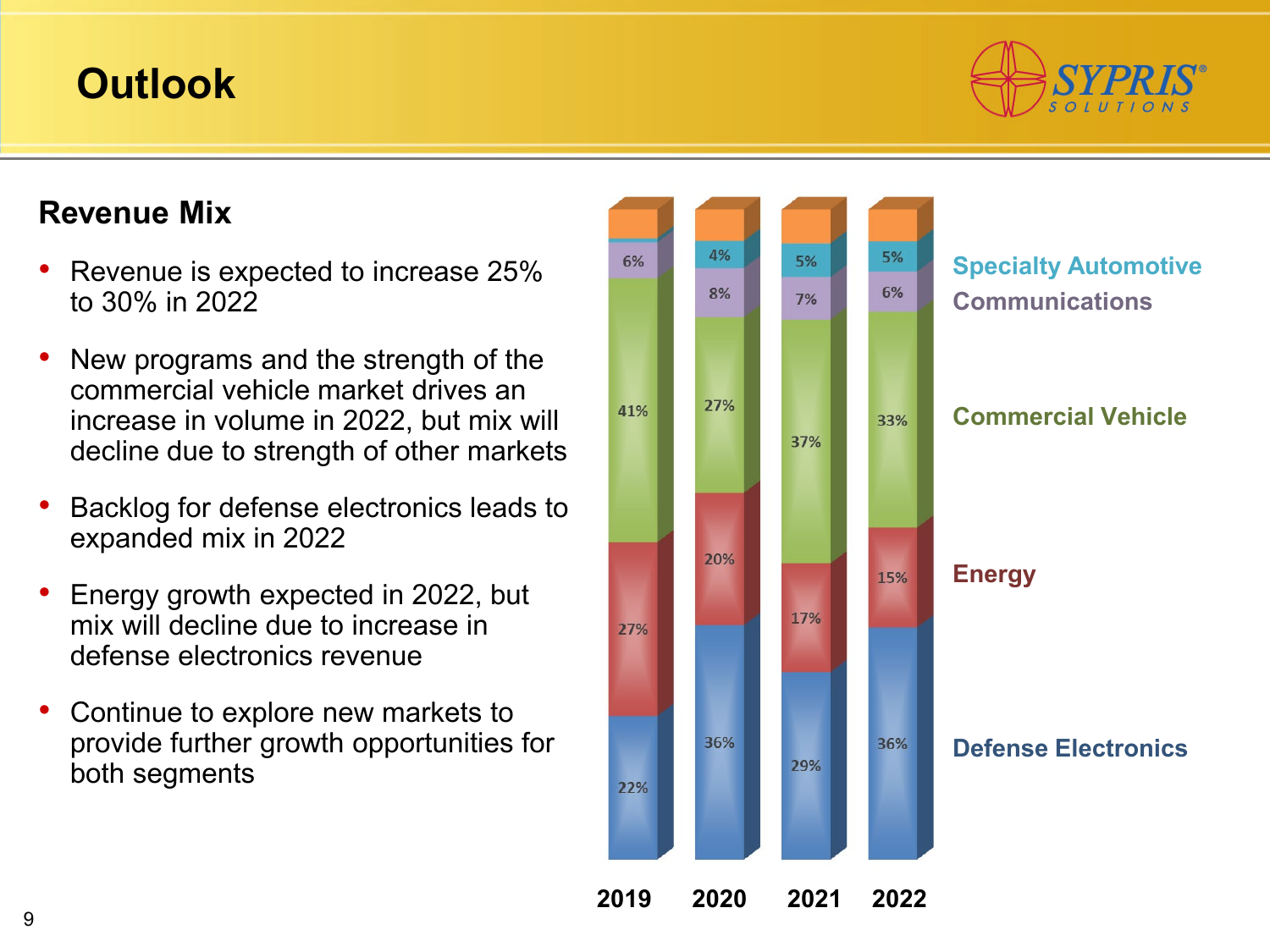#### **Summary**

- Finished 1Q22 positively
	- Revenue up 30.9%; backlog up 9% since the end of 2021
	- Gross profit up 148.3%; gross margin up 810 basis points
- Markets are in good shape
	- Production of commercial vehicles is forecast to expand 11.9% in 2022 and an additional 8.7% in 2023
	- Defense spending is expected to remain robust, especially for upgrades to electronic warfare, avionics, surveillance and communications programs
	- Multiple recent new contract awards support additional optimism
- 2022 full-year outlook reaffirmed
	- Revenue up 25-30%
	- Gross margin up 200-250 basis points



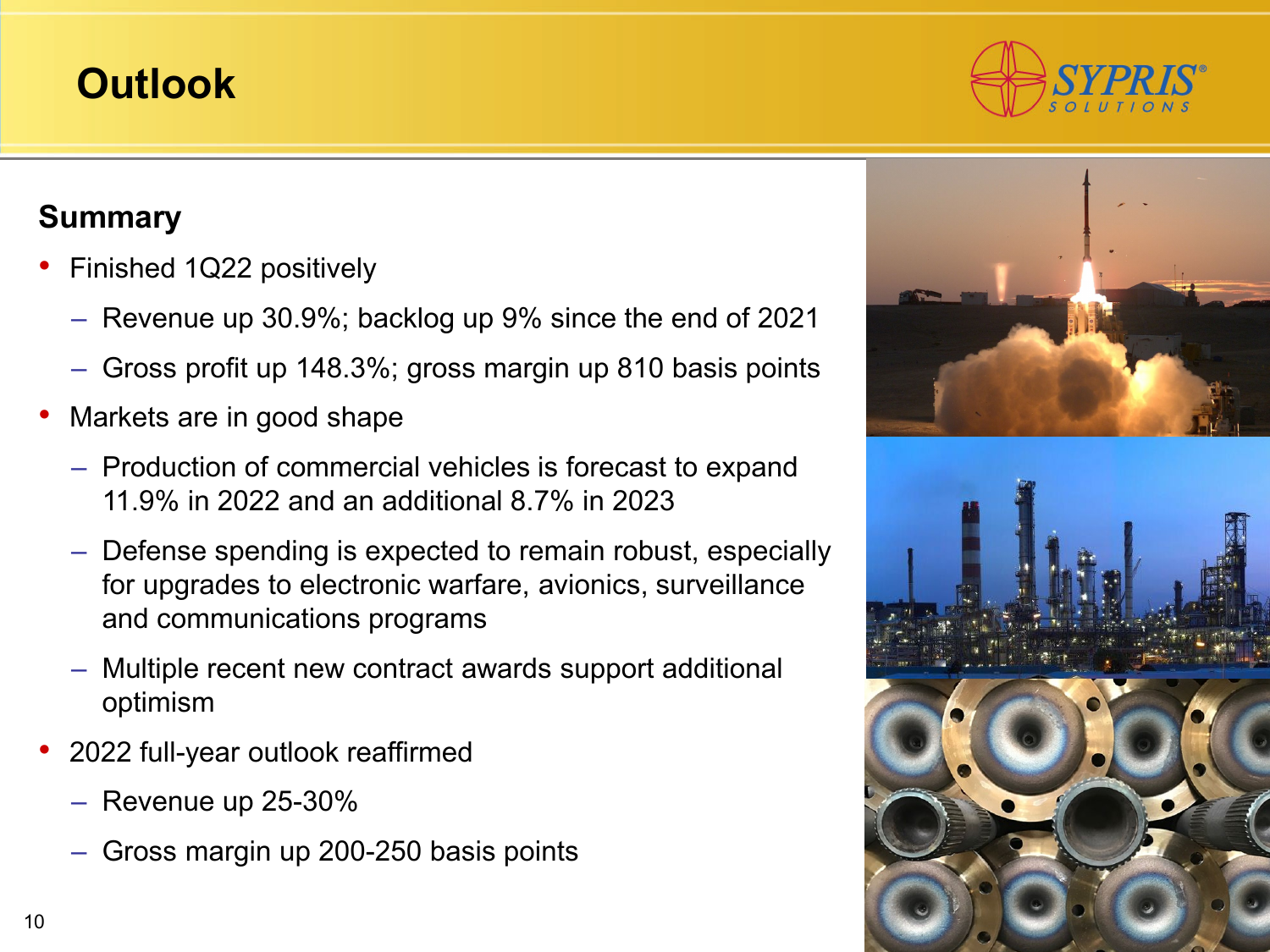

#### **Financial Review**

**First Quarter 2022**

May 18, 2022

**Anthony C. Allen** *Vice President & CFO*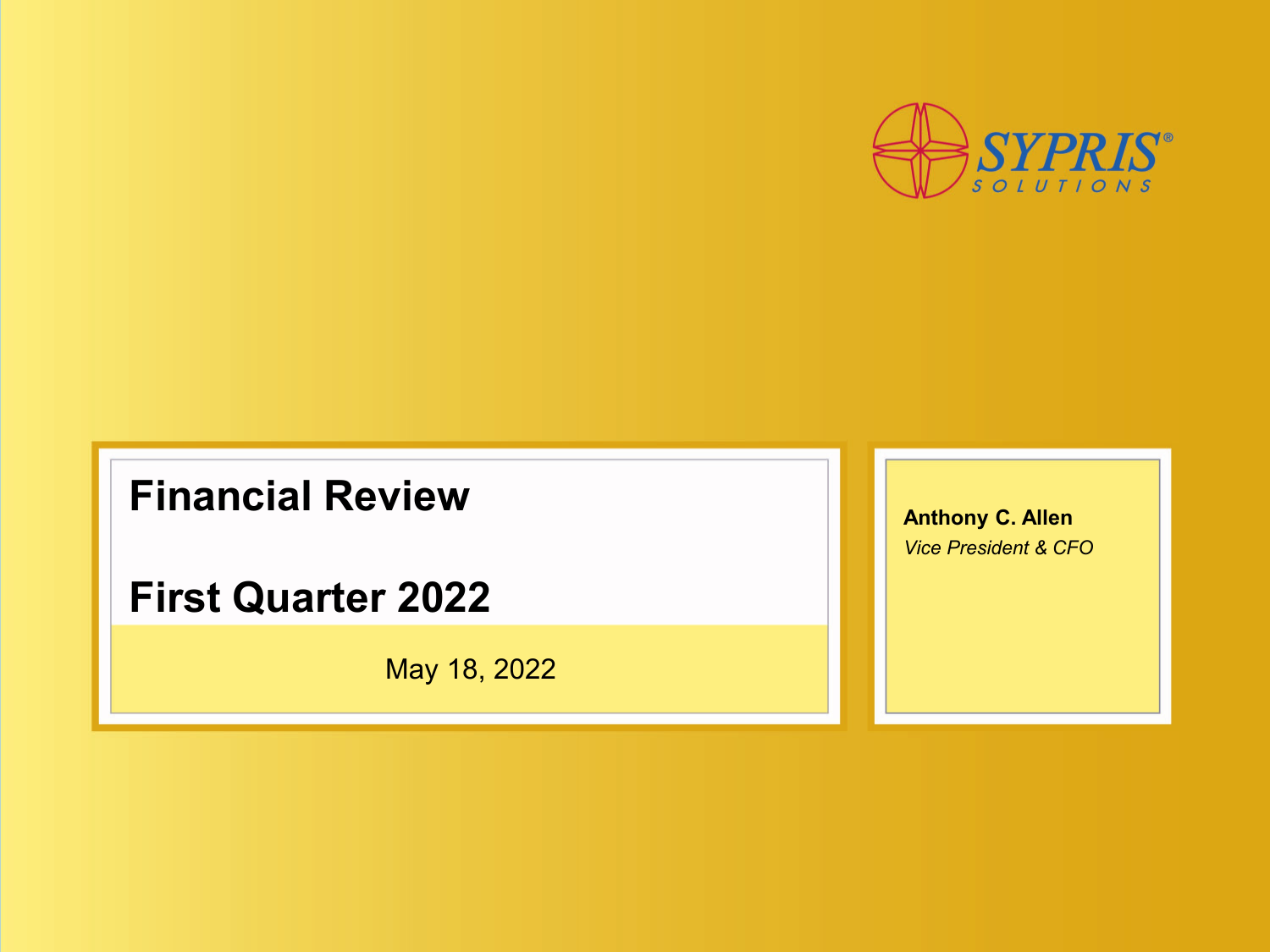# **1Q Financial Results**



| \$ millions except per share data | 1Q 2022               |       |                       |       |              |       | 1Q 2021           |        |                       |         |
|-----------------------------------|-----------------------|-------|-----------------------|-------|--------------|-------|-------------------|--------|-----------------------|---------|
|                                   | <b>ST</b>             |       | <b>SE</b>             |       | Consolidated |       | Consolidated      |        | Change                |         |
| <b>Net Revenue</b>                | $\boldsymbol{\theta}$ | 17.2  | $\boldsymbol{\theta}$ | 9.0   | \$           | 26.2  | $\boldsymbol{\$}$ | 20.0   | $\boldsymbol{\theta}$ | 6.2     |
| <b>Gross Profit</b>               |                       | 3.1   |                       | 1.4   |              | 4.5   |                   | 1.8    |                       | 2.7     |
| <b>Gross Margin</b>               |                       | 18.3% |                       | 15.3% |              | 17.2% |                   | 9.1%   |                       | 810 bps |
| SG&A                              |                       |       |                       |       |              | 3.4   |                   | 2.9    |                       | 0.5     |
| Operating Income                  |                       |       |                       |       |              | 1.1   |                   | (1.1)  |                       | 2.2     |
| Net Income                        |                       |       |                       |       |              | 0.2   |                   | (1.6)  |                       | 1.8     |
| <b>Diluted EPS</b>                |                       |       |                       |       |              | 0.01  |                   | (0.08) |                       | 0.09    |

- Consolidated revenue increased 30.9% and gross profit improved 148.3%
- ST revenue increased 30.1% and gross margin increased 940 basis points
- SE revenue increased 32.7% and gross margin increased 580 basis points
- Operating income of \$1.1 million increased \$2.2 million from prior year loss
- Diluted EPS of \$0.01 improved \$0.09 from prior year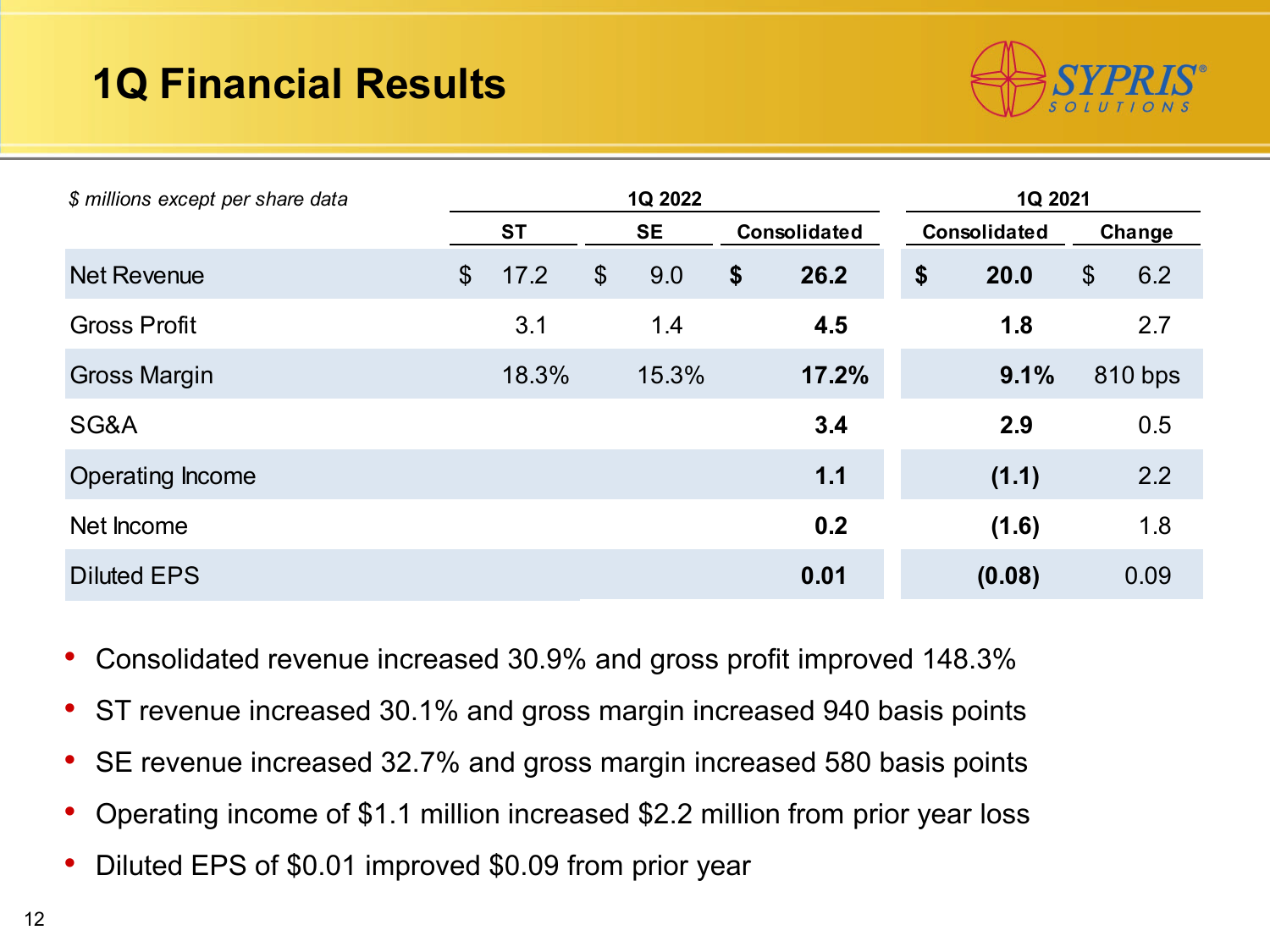### **Gross Margin Performance**





• Year-over-year gross margin improvement of 810 basis points

- 1Q 2022 gross margin 10 bps above midpoint of FY 2022 outlook
- First quarter performance improves trailing twelve month margin to 16.6%